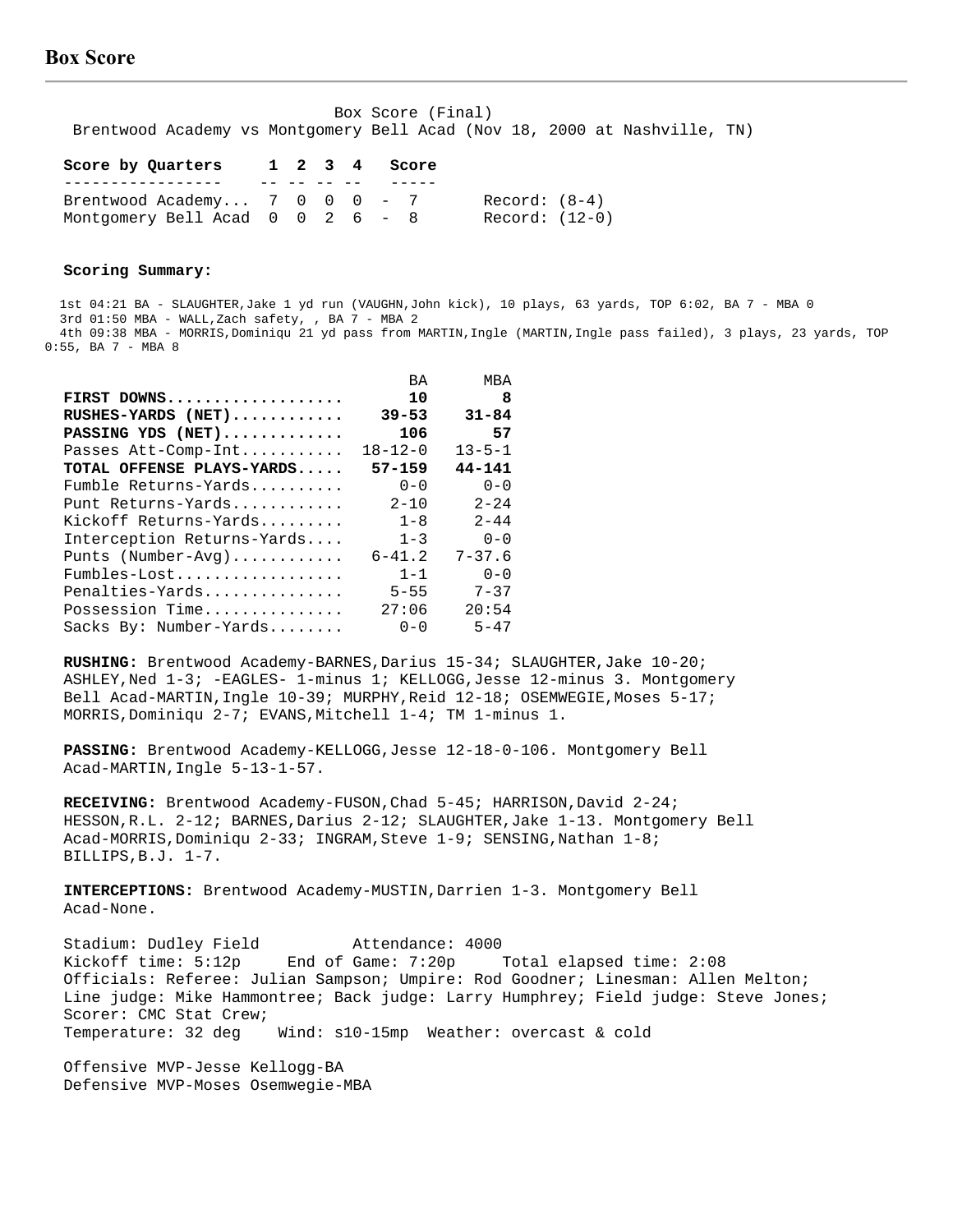Brentwood Academy vs Montgomery Bell Acad (Nov 18, 2000 at Nashville, TN)

 **SACKS (UA-A):** Brentwood Academy-None. Montgomery Bell Acad-TOMPKINS,Tee 1-1; MORRIS,Dominiqu 0-1; OSEMWEGIE,Moses 0-1; WALL,Zach 1-0; DENBO,Will 0-1.

 **TACKLES (UA-A):** Brentwood Academy-AKERS,Tim 5-2; BOWKER,Clay 4-3; HARRISON, David 4-2; ABERNATHY, Brand 2-4; SLAUGHTER, Jake 2-3; GANICK, Chandler 2-2; McCULLOUGH,Tyle 1-2; THOMPSON,Quinto 1-1; JACOBS,Mikael 1-1; DAVIS,Jermonde 1-0; MARTIN,Chris 1-0; BARNES,Darius 0-1; FUSON,Chad 0-1; JACOBS, Brent 0-1; WILLIAMS, Blake 0-1. Montgomery Bell Acad-OSEMWEGIE, Moses 7-8; WALL,Zach 5-5; TOMPKINS,Tee 3-7; MORRIS,Dominiqu 3-6; INGRAM,Steve 4-4; BILLIPS,B.J. 1-5; WILSON,Andrew 2-3; DENBO,Will 1-3; WYLLY,Cook 0-4; SENSING, Nathan 2-0; MURPHY, Reid 1-0; FRAZIER, Bill 0-1.

Brentwood Academy vs Montgomery Bell Acad (Nov 18, 2000 at Nashville, TN)

Game Starters:

Brentwood Academy Montgomery Bell Acad

| POS           |    | ## OFFENSE          | <b>POS</b>   |    | ## OFFENSE          |
|---------------|----|---------------------|--------------|----|---------------------|
| SE            | 2  | DAVIS, Jermonde     | QВ           | 10 | MARTIN, Ingle       |
| LT.           |    | 74 NELSON, Graham   | FB.          |    | 31 OSEMWEGIE, Moses |
| LG            |    | 69 HUSBAND, Andrew  | TB           | 7  | MURPHY, Reid        |
| $\mathcal{C}$ |    | 64 GANICK, Chandler | SE           | 1  | MORRIS, Dominiqu    |
| RG            |    | 72 BERRY, Michael   | FL           | 81 | SENSING, Nathan     |
| <b>RT</b>     | 60 | BOURGEOIS, Taylo    | $\mathsf{C}$ |    | 62 RUSSELL, Ian     |
| TЕ            |    | 96 96               | RG           |    | 63 DENBO, Will      |
| FL.           |    | 12 FUSON, Chad      | RT           | 73 | SMITH, Hulsey       |
| FB            |    | 44 SLAUGHTER, Jake  | LG           |    | 53 LILES, William   |
| TB            |    | 14 BARNES, Darius   | LT           |    | 59 LILES, Leighton  |
| QВ            | 7  | KELLOGG, Jesse      | TE           | 5  | BILLIPS, B.J.       |
|               |    |                     |              |    |                     |
|               |    |                     |              |    |                     |
| POS           | ## | DEFENSE             | <b>POS</b>   |    | ## DEFENSE          |
| WЕ            | 29 | MUSTIN, Darrien     | FS           | 7  | MURPHY, Reid        |
| LT.           |    | 54 AKERS, Tim       | SS           | 1  | MORRIS, Dominiqu    |
| LG            | 51 | JACOBS, Brent       | RC.          | 3  | INGRAM, Steve       |
| RG            |    | 64 GANICK, Chandler | LС           |    | 11 JACKSON, Tate    |
| RT.           |    | 60 BOURGEOIS, Taylo | LB           |    | 31 OSEMWEGIE, Moses |
| SE            | 17 | BOWKER, Clay        | LB           |    | 66 WALL, Zach       |
| LВ            |    | 44 SLAUGHTER, Jake  | DE           | 5  | BILLIPS, B.J.       |
| LВ            |    | 30 ABERNATHY, Brand | DE           |    | 83 WYLLY, Cook      |
| CВ            | 5  | THOMPSON, Quinto    | DΤ           |    | 78 WILSON, Andrew   |
| CB            | 2  | DAVIS, Jermonde     | DT           |    | 63 DENBO, Will      |
| FS            | 11 | McCULLOUGH, Tyle    | N            | 55 | TOMPKINS, Tee       |

Player participation:

 Brentwood Academy: 4-ASHLEY,Ned, 6-VAUGHN,John, 15-JACOBS,Mikael, 16-MARTIN,Chris, 18- BUSS,Kody, 27-WILLIAMS,Blake, 28-HARRISON,David, 45-HESSON,R.L..

Montgomery Bell Acad: 21-EVANS, Mitchell, 89-FRAZIER, Bill.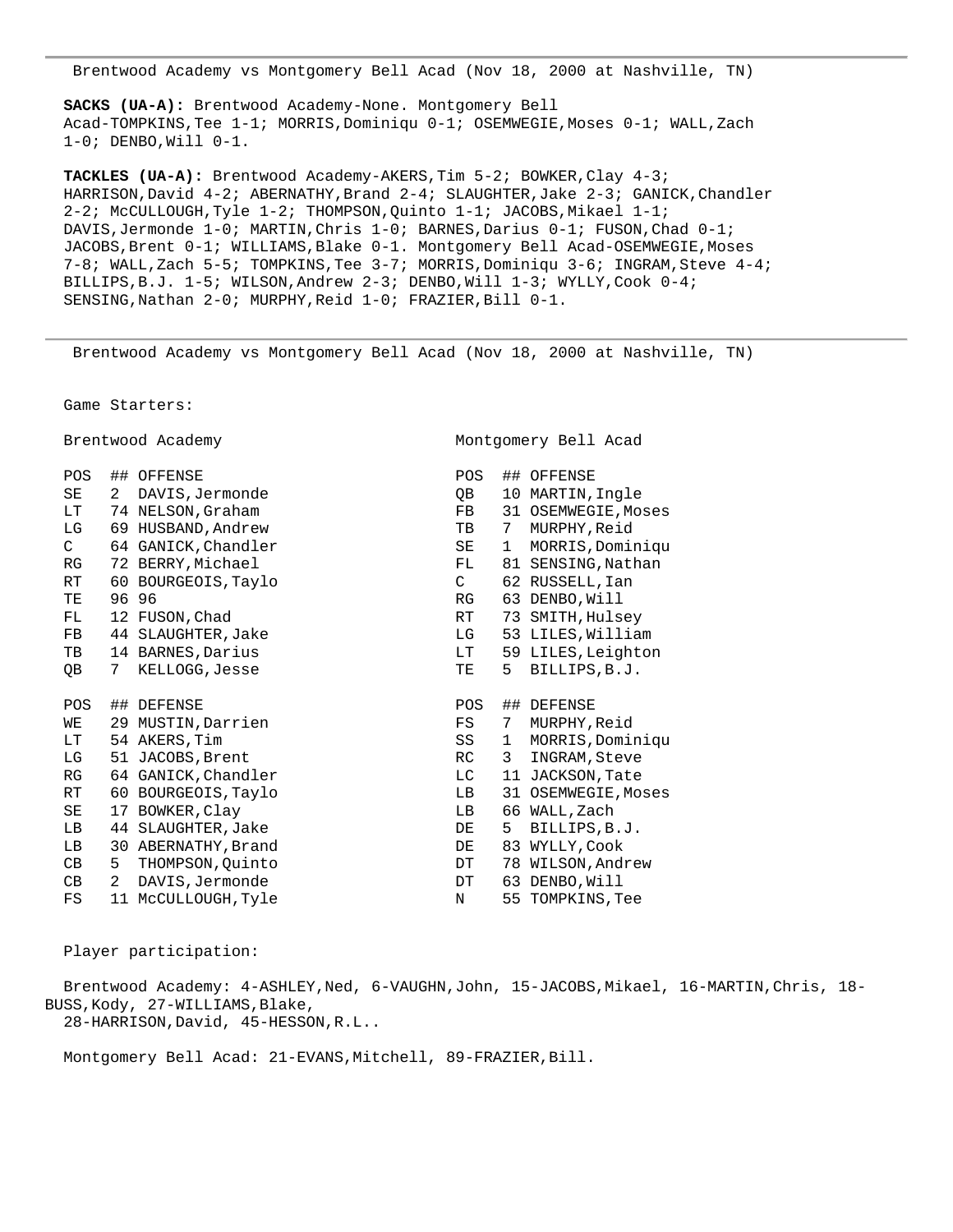# **Team Statistics**

 Team Statistics (Final) CLINIC BOWL - 2000 Brentwood Academy vs Montgomery Bell Acad (Nov 18, 2000 at Nashville, TN)  **BA MBA**

| FIRST DOWNS                    | 10             | 8              |
|--------------------------------|----------------|----------------|
| Rushing                        | 4              | 4              |
| Passing                        | 6              | 2              |
| Penalty                        | $\Omega$       | $\overline{2}$ |
| Rushing Attempts               | 39             | 31             |
| Yards Gained Rushing           | 112            | 103            |
| Yards Lost Rushing             | 59             | 19             |
| NET YARDS RUSHING              | 53             | 84             |
| NET YARDS PASSING              | 106            | 57             |
| Passes Attempted               | 18             | 13             |
| Passes Completed               | 12             | 5              |
| Had Intercepted                | $\overline{0}$ | $\mathbf{1}$   |
| TOTAL OFFENSIVE PLAYS          | 57             | 44             |
| TOTAL NET YARDS                | 159            | 141            |
| Average Gain Per Play          | 2.8            | 3.2            |
| Fumbles: Number-Lost           | $1 - 1$        | $0 - 0$        |
| Penalties: Number-Yards        | $5 - 55$       | $7 - 37$       |
| Number of Punts-Yards          | $6 - 247$      | $7 - 263$      |
| Average Per Punt               | 41.2           | 37.6           |
| Punt Returns: Number-Yards     | $2 - 10$       | $2 - 24$       |
| Kickoff Returns: Number-Yards. | $1 - 8$        | $2 - 44$       |
| Interceptions: Number-Yards    | $1 - 3$        | $0 - 0$        |
| Fumble Returns: Number-Yards   | $0 - 0$        | $0 - 0$        |
| Miscellaneous Yards            | $\Omega$       | $\Omega$       |
| Possession Time                | 27:06          | 20:54          |
| Third-Down Conversions         | 6 of 15        | 3 of 12        |
| Fourth-Down Conversions        | 1 of 1         | $0$ of $1$     |
| Sacks By: Number-Yards         | $0 - 0$        | $5 - 47$       |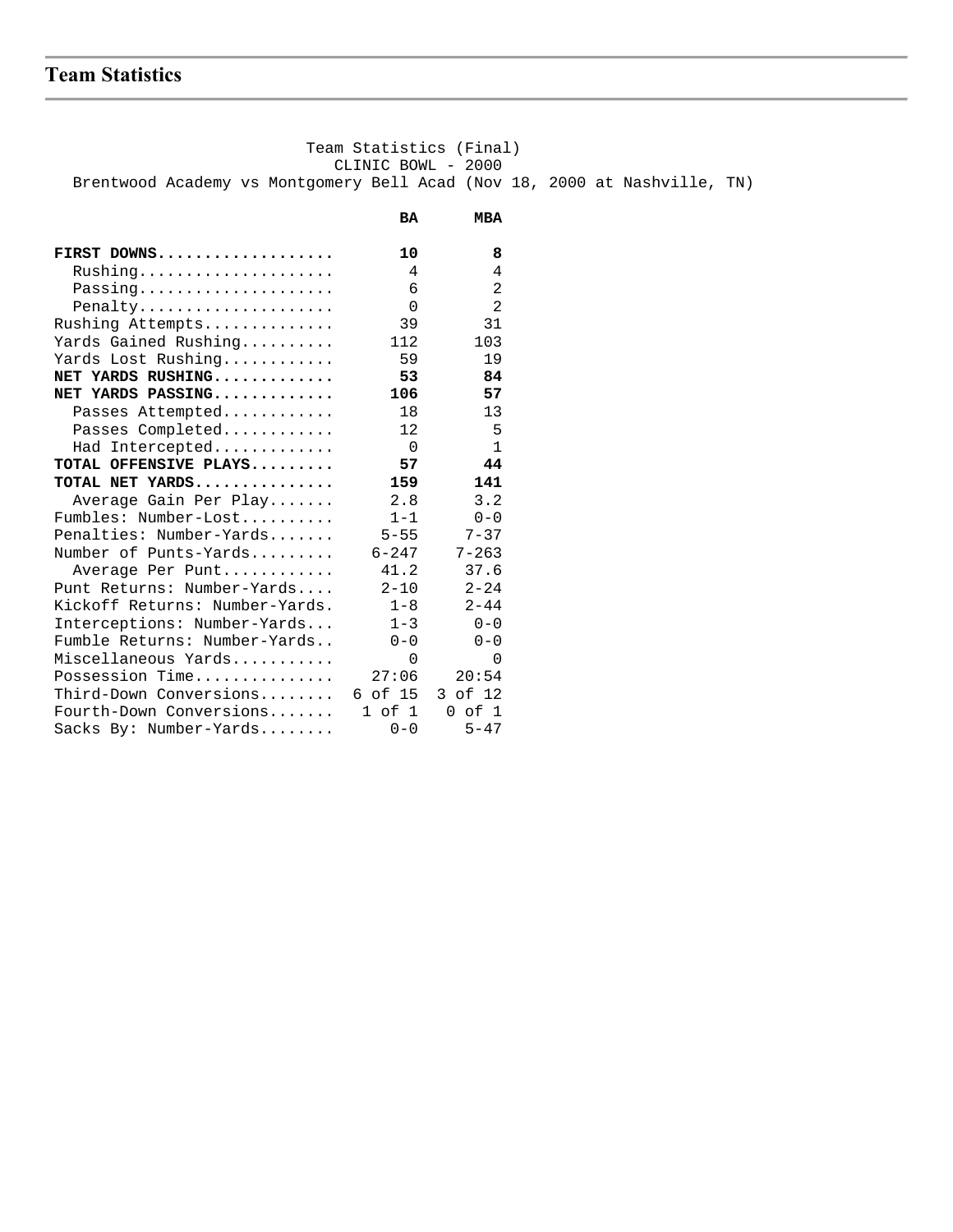Brentwood Academy wins toss and defers to 2nd half, MBA will receive BUSS,Kody kickoff 59 yards to the MBA1, MARTIN,Ingle return 23 yards to the MBA24 (MARTIN,Chris). M 1-10 M24 MURPHY,Reid rush for loss of 3 yards to the MBA21 (HARRISON,David). M 2-13 M21 MARTIN,Ingle pass incomplete (HARRISON,David). M 3-13 M21 EVANS,Mitchell rush for 4 yards to the MBA25 (BOWKER,Clay;McCULLOUGH,Tyle). M 4-9 M25 MARTIN,Ingle punt 38 yards to the BA37, downed. -------------- 3 plays, 1 yards, TOP 01:37 -------------- B 1-10 B37 BRENTWOOD ACADEMY drive start at 10:23 (1st). B 1-10 B37 KELLOGG,Jesse pass complete to FUSON,Chad for 7 yards to the BA44 (INGRAM,Steve;OSEMWEGIE,Moses). B 2-3 B44 KELLOGG,Jesse pass complete to HARRISON,David for 11 yards to the MBA45, 1ST DOWN BA (OSEMWEGIE, Moses). B 1-10 M45 BARNES,Darius rush for 22 yards to the MBA23, **1ST DOWN BA** (MURPHY,Reid). B 1-10 M23 SLAUGHTER,Jake rush for 5 yards to the MBA18 (WILSON,Andrew). B 2-5 M18 BARNES,Darius rush for 1 yard to the MBA17 (MORRIS,Dominiqu;TOMPKINS,Tee). B 3-4 M17 KELLOGG,Jesse pass complete to HARRISON,David for 13 yards to the MBA4, **1ST DOWN BA** (WYLLY, Cook; MORRIS, Dominiqu). B 1-G M04 *PENALTY MBA offside defense 2 yards to the MBA2*. B 1-G M02 BARNES,Darius rush for no gain to the MBA2 (OSEMWEGIE,Moses). B 2-G M02 BARNES,Darius rush for 1 yard to the MBA1 (DENBO,Will;TOMPKINS,Tee). B 3-G M01 SLAUGHTER,Jake rush for no gain to the MBA1 (BILLIPS,B.J.). B 4-G M01 SLAUGHTER,Jake rush for 1 yard to the MBA0, TOUCHDOWN, clock 04:21. VAUGHN,John kick attempt good. =========================================== BRENTWOOD ACADEMY 7, MONTGOMERY BELL ACAD 0 =========================================== --------------- 10 plays, 63 yards, TOP 06:02 --------------- BUSS,Kody kickoff 60 yards to the MBA0, touchback. M 1-10 M20 MONTGOMERY BELL ACAD drive start at 04:21 (1st). M 1-10 M20 MARTIN,Ingle rush for 1 yard to the MBA21 (JACOBS,Mikael). M 2-9 M21 MARTIN,Ingle pass complete to SENSING,Nathan for 8 yards to the MBA29 (BOWKER,Clay). M 3-1 M29 OSEMWEGIE,Moses rush for no gain to the MBA29 (BOWKER,Clay). M 4-1 M29 Timeout Montgomery Bell Acad, clock 02:46. M 4-1 M29 MARTIN,Ingle punt 28 yards to the BA43, downed. ------------- 3 plays, 9 yards, TOP 01:46 --------------- B 1-10 B43 BRENTWOOD ACADEMY drive start at 02:35 (1st). B 1-10 B43 BARNES,Darius rush for loss of 4 yards to the BA39 (OSEMWEGIE,Moses). B 2-14 B39 KELLOGG,Jesse pass complete to BARNES,Darius for 2 yards to the BA41 (OSEMWEGIE, Moses; INGRAM, Steve). B 3-12 B41 KELLOGG, Jesse rush for 3 yards to the BA44 (OSEMWEGIE, Moses). B 4-9 B44 BUSS,Kody punt 41 yards to the MBA15, MORRIS,Dominiqu return 3 yards to the MBA18 (FUSON, Chad; WILLIAMS, Blake). --------------- 3 plays, 1 yards, TOP 02:12 --------------- M 1-10 M18 MONTGOMERY BELL ACAD drive start at 00:23 (1st). M 1-10 M18 MARTIN,Ingle pass incomplete to BILLIPS,B.J.. M 2-10 M18 MORRIS,Dominiqu rush for 5 yards to the MBA23 (GANICK,Chandler). ============END OF 1st QUARTER============= BRENTWOOD ACADEMY 7, MONTGOMERY BELL ACAD 0 ===========================================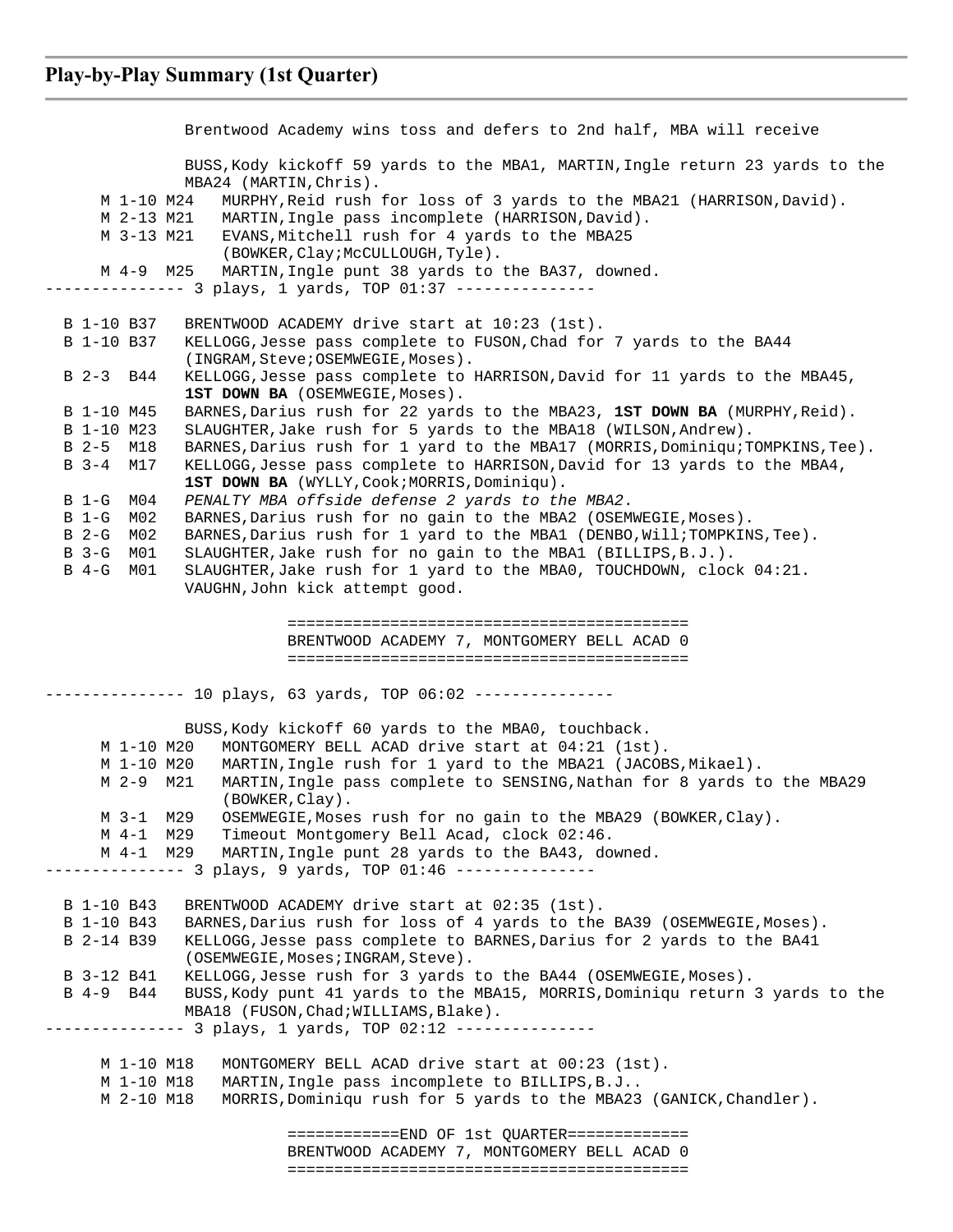### **Play-by-Play Summary (2nd quarter)**

 M 3-5 M23 Start of 2nd quarter, clock 12:00. M 3-5 M23 MARTIN,Ingle rush for 4 yards to the MBA27 (BARNES, Darius; ABERNATHY, Brand). M 4-1 M27 MARTIN,Ingle punt 31 yards to the BA42, HESSON,R.L. return 7 yards to the BA49 (WALL,Zach;WYLLY,Cook). -------------- 3 plays, 9 yards, TOP 01:06 --------------- B 1-10 B49 BRENTWOOD ACADEMY drive start at 11:17 (2nd). B 1-10 B49 KELLOGG,Jesse pass complete to HESSON,R.L. for 6 yards to the MBA45 (OSEMWEGIE,Moses;BILLIPS,B.J.). B 2-4 M45 BARNES, Darius rush for 3 yards to the MBA42 (INGRAM, Steve). B 3-1 M42 SLAUGHTER,Jake rush for 2 yards to the MBA40, **1ST DOWN BA** (WALL,Zach). B 1-10 M40 SLAUGHTER,Jake rush for 4 yards to the MBA36 (DENBO,Will). B 2-6 M36 KELLOGG,Jesse pass incomplete to FUSON,Chad. B 3-6 M36 KELLOGG,Jesse rush for 8 yards to the MBA28, **1ST DOWN BA** (WALL,Zach). B 1-10 M28 *PENALTY BA delay of game 5 yards to the MBA33*. B 1-15 M33 *PENALTY MBA offside defense 5 yards to the MBA28*. B 1-10 M28 KELLOGG,Jesse pass complete to SLAUGHTER,Jake for 13 yards to the MBA15 (OSEMWEGIE,Moses), *PENALTY BA clipping 15 yards to the MBA30*. B 1-12 M30 1st and 12. B 1-12 M30 BARNES,Darius rush for 2 yards to the MBA28 (MORRIS,Dominiqu). B 2-10 M28 SLAUGHTER,Jake rush for 2 yards to the MBA26 (WILSON,Andrew). B 3-8 M26 Timeout Brentwood Academy, clock 07:15. B 3-8 M26 KELLOGG,Jesse pass complete to FUSON,Chad for 11 yards to the MBA15, **1ST DOWN BA** (INGRAM,Steve). B 1-10 M15 SLAUGHTER,Jake rush for no gain to the MBA15 (WALL,Zach). B 2-10 M15 KELLOGG,Jesse sacked to the MBA31, fumble by KELLOGG,Jesse recovered by MBA DENBO,Will at MBA31. -------------- 12 plays, 20 yards, TOP 05:30 --------------- M 1-10 M31 MONTGOMERY BELL ACAD drive start at 05:47 (2nd). M 1-10 M31 MARTIN,Ingle rush for 1 yard to the MBA32 (McCULLOUGH,Tyle). M 2-9 M32 Timeout Montgomery Bell Acad, clock 05:07. M 2-9 M32 MURPHY,Reid rush for 3 yards to the MBA35 (AKERS,Tim), *PENALTY BA face mask 15 yards to the MBA50, 1ST DOWN MBA*. M 1-10 M50 1st and 10. M 1-10 M50 MURPHY,Reid rush for 2 yards to the BA48 (BOWKER,Clay;HARRISON,David). M 2-8 B48 Timeout Montgomery Bell Acad, clock 04:01. M 2-8 B48 MURPHY,Reid rush for 2 yards to the BA46 (BOWKER,Clay). M 3-6 B46 MARTIN,Ingle pass complete to BILLIPS,B.J. for 7 yards to the BA39, **1ST DOWN MBA** (ABERNATHY, Brand; SLAUGHTER, Jake). M 1-10 B39 OSEMWEGIE,Moses rush for 2 yards to the BA37 (HARRISON,David). M 2-8 B37 MARTIN,Ingle pass incomplete to BILLIPS,B.J.. M 3-8 B37 MARTIN,Ingle pass intercepted by MUSTIN,Darrien at BA24, MUSTIN,Darrien return 3 yards to the BA27 (SENSING,Nathan). -------------- 8 plays, 32 yards, TOP 03:08 --------------- B 1-10 B27 BRENTWOOD ACADEMY drive start at 02:39 (2nd). B 1-10 B27 BARNES,Darius rush for 3 yards to the BA30 (BILLIPS,B.J.;OSEMWEGIE,Moses). B 2-7 B30 BARNES,Darius rush for loss of 3 yards to the BA27 (TOMPKINS,Tee). B 3-10 B27 BARNES, Darius rush for 3 yards to the BA30 (WALL, Zach). B 4-7 B30 BUSS,Kody punt 51 yards to the MBA19, downed. --------------- 3 plays, 3 yards, TOP 02:04 --------------- M 1-10 M19 MONTGOMERY BELL ACAD drive start at 00:35 (2nd). M 1-10 M19 MARTIN,Ingle pass incomplete to SENSING,Nathan (THOMPSON,Quinto). M 2-10 M19 *PENALTY MBA illegal participation 5 yards to the MBA14*. M 2-15 M14 MARTIN,Ingle rush for loss of 1 yard to the MBA13 (AKERS,Tim). M 3-16 M13 Timeout Brentwood Academy, clock 00:18. M 3-16 M13 OSEMWEGIE,Moses rush for 8 yards to the MBA21 (HARRISON,David). M 4-8 M21 Timeout Brentwood Academy, clock 00:11.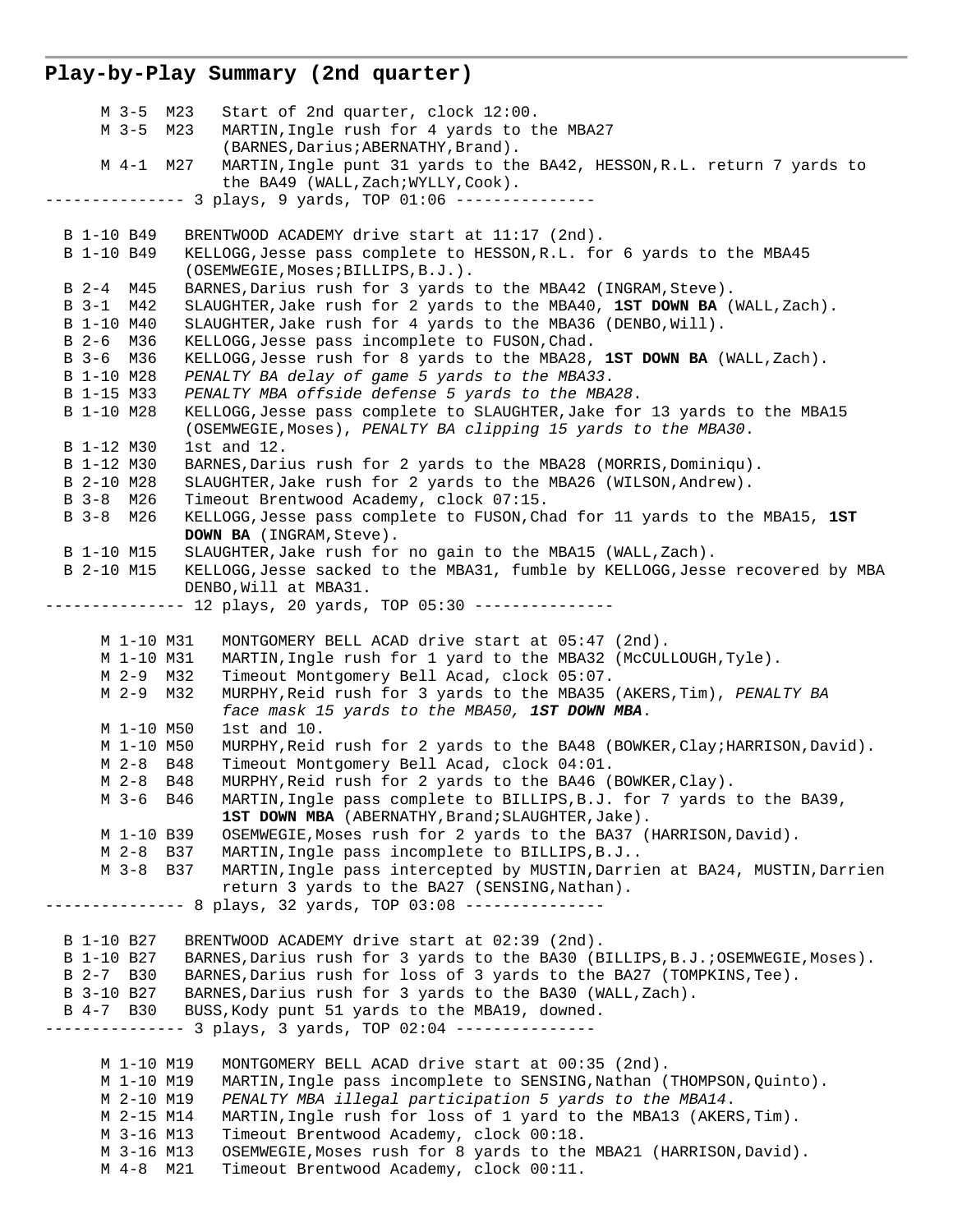M 4-8 M21 MARTIN,Ingle punt 41 yards to the BA38, downed. -------------- 3 plays, 2 yards, TOP 00:33 ---------------

 B 1-10 B38 BRENTWOOD ACADEMY drive start at 00:02 (2nd). B 1-10 B38 -EAGLES- rush for loss of 1 yard to the BA37. B 2-11 B37 End of 1st half, clock 00:00.

> ============END OF 2nd QUARTER============= BRENTWOOD ACADEMY 7, MONTGOMERY BELL ACAD 0 ===========================================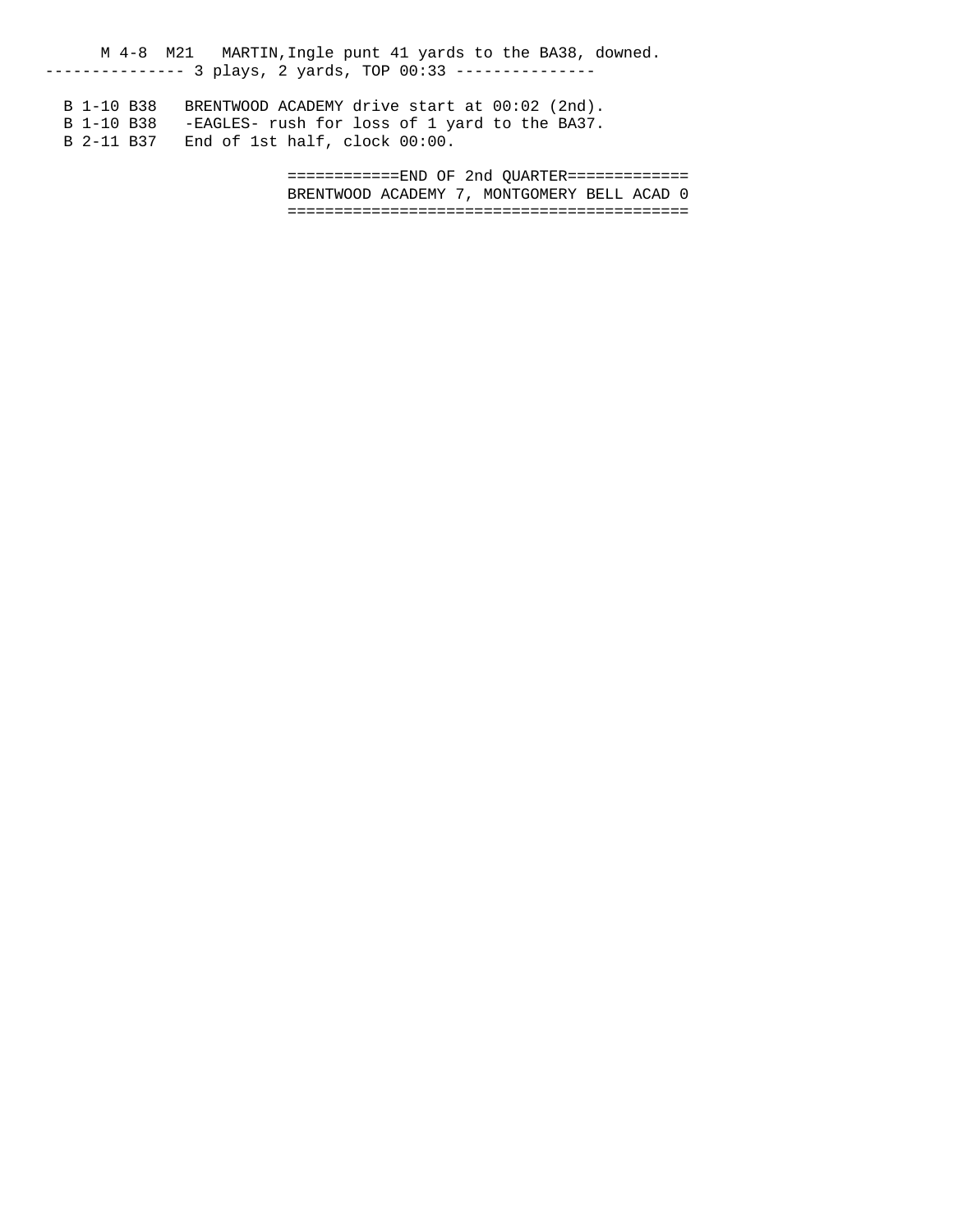## **Play-by-Play Summary (3rd quarter)**

| B 2-11 B37 Start of 3rd quarter, clock 12:00, MBA ball on MBA40.<br>Brentwood Academy will receive ball to start 2nd half                                                                           |
|-----------------------------------------------------------------------------------------------------------------------------------------------------------------------------------------------------|
| -------------- 1 plays, minus 1 yards, TOP 00:02 ---------------                                                                                                                                    |
| MARTIN, Ingle kickoff 60 yards to the BA0, touchback.                                                                                                                                               |
| B 1-10 B20<br>BRENTWOOD ACADEMY drive start at 12:00 (3rd).                                                                                                                                         |
| B 1-10 B20<br>KELLOGG, Jesse pass complete to HESSON, R.L. for 6 yards to the BA26<br>(INGRAM, Steve).                                                                                              |
| KELLOGG, Jesse pass incomplete to FUSON, Chad.<br>B 2-4 B 26                                                                                                                                        |
| B 3-4 B26<br>SLAUGHTER, Jake rush for 2 yards to the BA28 (TOMPKINS, Tee; BILLIPS, B.J.).                                                                                                           |
| B 4-2 B28<br>BUSS, Kody punt 37 yards to the MBA35, fair catch by MORRIS, Dominiqu,<br>PENALTY BA kick catching interference 15 yards to the MBA50, IST DOWN<br>MBA, 1st and 10, MBA ball on MBA50. |
| --------------- 3 plays, 8 yards, TOP 00:51 ---------------                                                                                                                                         |
|                                                                                                                                                                                                     |
| M 1-10 M50<br>MONTGOMERY BELL ACAD drive start at 11:09 (3rd).                                                                                                                                      |
| M 1-10 M50<br>MURPHY, Reid rush for 13 yards to the BA37, 1ST DOWN MBA                                                                                                                              |
| (HARRISON, David; McCULLOUGH, Tyle).                                                                                                                                                                |
| MORRIS, Dominiqu rush for 2 yards to the BA35<br>M 1-10 B37<br>(THOMPSON, Quinto; SLAUGHTER, Jake).                                                                                                 |
| M 2-8 B35<br>MURPHY, Reid rush for 2 yards to the BA33 (AKERS, Tim; ABERNATHY, Brand).                                                                                                              |
| M 3-6 B33<br>MARTIN, Ingle rush for 5 yards to the BA28 (ABERNATHY, Brand).                                                                                                                         |
| PENALTY MBA false start 5 yards to the BA33.<br>M 4-1 B28                                                                                                                                           |
| MARTIN, Ingle pass incomplete to BILLIPS, B.J., dropped pass.<br>M 4-6 B33                                                                                                                          |
| ------------- 5 plays, 17 yards, TOP 02:23 ---------------                                                                                                                                          |
|                                                                                                                                                                                                     |
| BRENTWOOD ACADEMY drive start at 08:46 (3rd).<br>B 1-10 B33<br>B 1-10 B33<br>BARNES, Darius rush for 2 yards to the BA35 (OSEMWEGIE, Moses; WALL, Zach).                                            |
| B 2-8 B35<br>BARNES, Darius rush for 2 yards to the BA37 (WILSON, Andrew; OSEMWEGIE, Moses).                                                                                                        |
| B 3-6 B 37<br>KELLOGG, Jesse rush for 15 yards to the MBA48, 1ST DOWN BA                                                                                                                            |
| (WALL, Zach; FRAZIER, Bill).                                                                                                                                                                        |
| B 1-10 M48<br>Timeout Brentwood Academy, clock 07:11.                                                                                                                                               |
| B 1-10 M48<br>KELLOGG, Jesse sacked for loss of 11 yards to the BA41                                                                                                                                |
| (TOMPKINS, Tee; DENBO, Will).<br>B 2-21 B41                                                                                                                                                         |
| BARNES, Darius rush for 6 yards to the BA47 (MORRIS, Dominiqu; BILLIPS, B.J.).<br>KELLOGG, Jesse rush for 1 yard to the BA48 (MORRIS, Dominiqu).<br>B 3-15 B47                                      |
| B 4-14 B48<br>BUSS, Kody punt 29 yards to the MBA23, downed.                                                                                                                                        |
| --------------- 6 plays, 15 yards, TOP 03:41 ---------------                                                                                                                                        |
|                                                                                                                                                                                                     |
| M 1-10 M23 MONTGOMERY BELL ACAD drive start at 05:05 (3rd).                                                                                                                                         |
| MARTIN, Ingle pass complete to INGRAM, Steve for 9 yards to the MBA32<br>M 1-10 M23<br>(THOMPSON, Quinto).                                                                                          |
| MURPHY, Reid rush for loss of 10 yards to the MBA22 (AKERS, Tim).<br>M 2-1 M32                                                                                                                      |
| M 3-11 M22<br>PENALTY MBA delay of game 5 yards to the MBA17.                                                                                                                                       |
| MARTIN, Ingle rush for 11 yards to the MBA28 (BOWKER, Clay).<br>M 3-16 M17                                                                                                                          |
| MARTIN, Ingle punt 53 yards to the BA19, downed.<br>M 4-5 M28                                                                                                                                       |
|                                                                                                                                                                                                     |
| B 1-10 B19<br>BRENTWOOD ACADEMY drive start at 02:47 (3rd).                                                                                                                                         |
| B 1-10 B19<br>PENALTY BA false start 5 yards to the BA14.                                                                                                                                           |
| B 1-15 B14<br>KELLOGG, Jesse pass incomplete to FUSON, Chad.                                                                                                                                        |
| BARNES, Darius rush for no gain to the BA14 (WILSON, Andrew; TOMPKINS, Tee).<br>B 2-15 B14                                                                                                          |
| B 3-15 B14<br>KELLOGG, Jesse sacked for loss of 14 yards to the BAO (WALL, Zach), WALL, Zach<br>safety, clock 01:50.                                                                                |
|                                                                                                                                                                                                     |
| BRENTWOOD ACADEMY 7, MONTGOMERY BELL ACAD 2                                                                                                                                                         |
|                                                                                                                                                                                                     |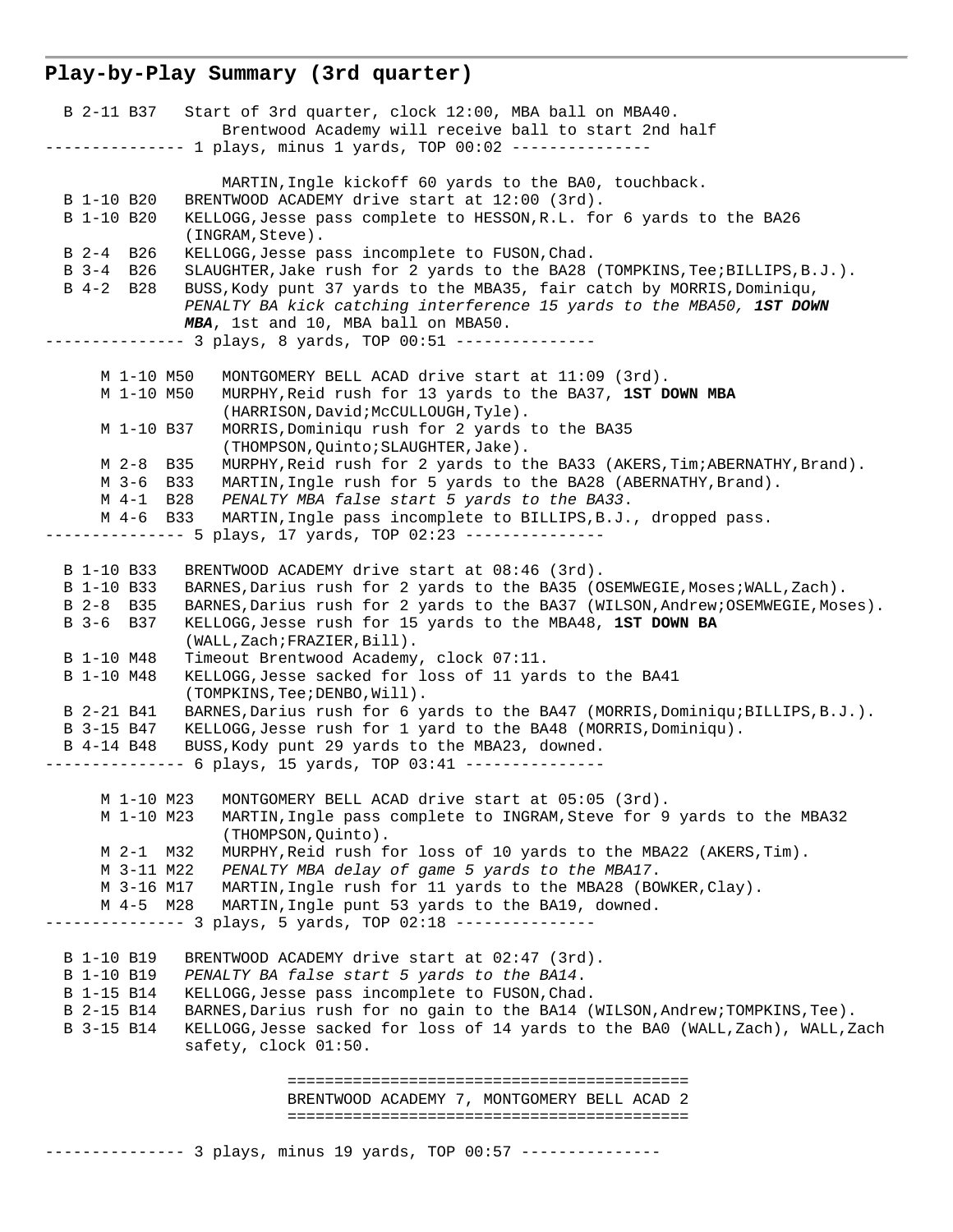BUSS,Kody kickoff 47 yards to the MBA33, MARTIN,Ingle return 21 yards to the BA46 (JACOBS, Mikael; ABERNATHY, Brand). M 1-10 B46 MONTGOMERY BELL ACAD drive start at 01:41 (3rd). M 1-10 B46 MURPHY,Reid rush for loss of 2 yards to the BA48 (HARRISON,David). M 2-12 B48 OSEMWEGIE,Moses rush for 3 yards to the BA45 (SLAUGHTER,Jake). M 3-9 B45 MARTIN,Ingle pass incomplete to MORRIS,Dominiqu. M 4-9 B45 MARTIN,Ingle punt 39 yards to the BA6, downed. -------------- 3 plays, 1 yards, TOP 01:41 ---------------

> ============END OF 3rd QUARTER============= BRENTWOOD ACADEMY 7, MONTGOMERY BELL ACAD 2 ===========================================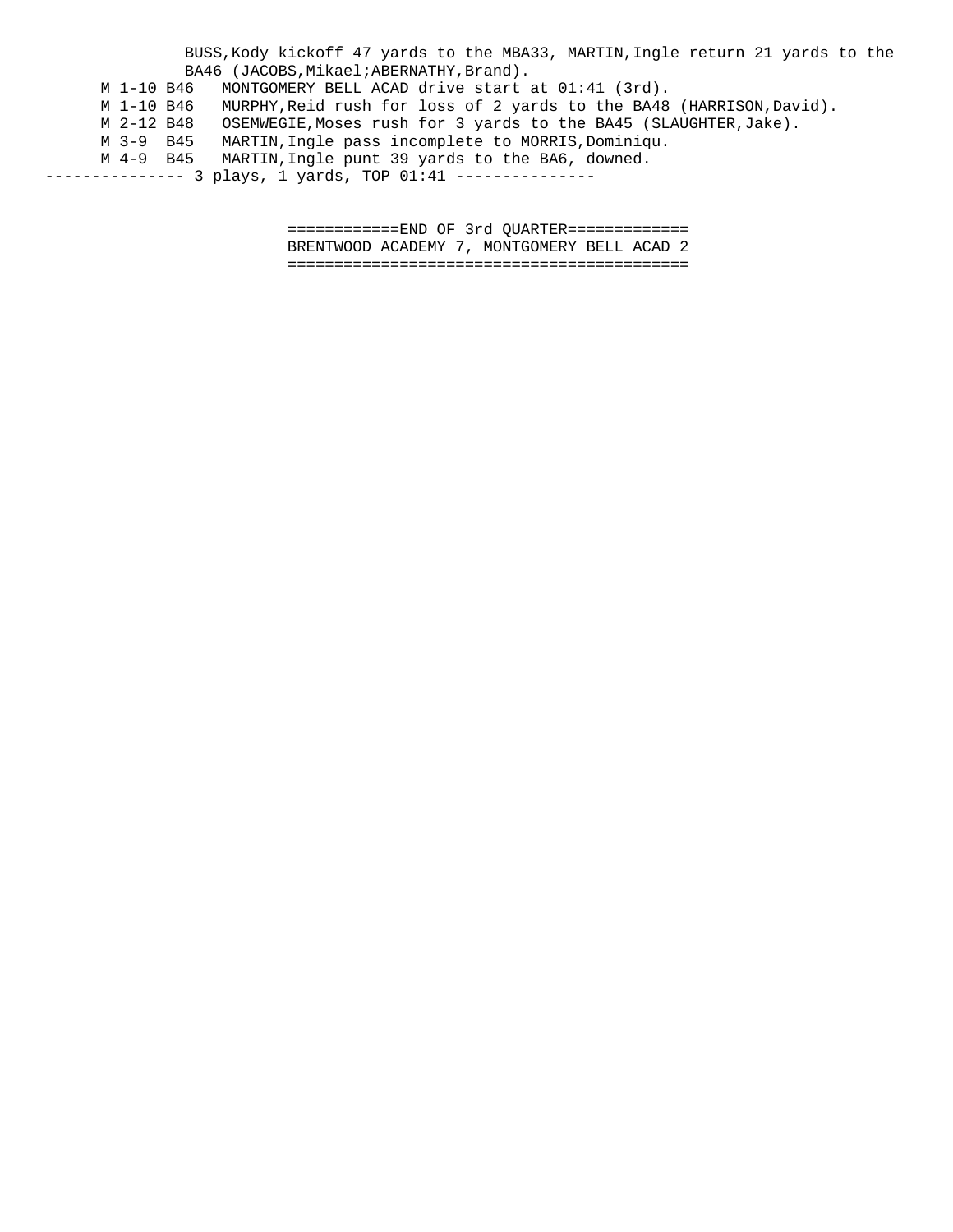### **Play-by-Play Summary (4th quarter)**

 B 1-10 B06 Start of 4th quarter, clock 12:00. B 1-10 B06 ASHLEY, Ned rush for 3 yards to the BA9 (WILSON, Andrew; INGRAM, Steve). B 2-7 B09 SLAUGHTER,Jake rush for 3 yards to the BA12 (OSEMWEGIE,Moses). B 3-4 B12 BARNES,Darius rush for loss of 4 yards to the BA8 (MORRIS,Dominiqu). B 4-8 B08 BUSS,Kody punt 36 yards to the BA44, MARTIN,Ingle return 21 yards to the BA23, out-of-bounds. -------------- 3 plays, 2 yards, TOP 01:27 --------------- M 1-10 B23 MONTGOMERY BELL ACAD drive start at 10:33 (4th). M 1-10 B23 *PENALTY MBA holding 10 yards to the BA33*. M 1-20 B33 MARTIN,Ingle pass complete to MORRIS,Dominiqu for 12 yards to the BA21 (DAVIS,Jermonde). M 2-8 B21 MARTIN,Ingle pass incomplete to MURPHY,Reid (BOURGEOIS,Taylo). M 3-8 B21 Timeout Montgomery Bell Acad, clock 09:48. M 3-8 B21 MARTIN,Ingle pass complete to MORRIS,Dominiqu for 21 yards to the BA0, **1ST DOWN MBA**, TOUCHDOWN, clock 09:38. M 1-G B02 Timeout Montgomery Bell Acad, clock 09:38. MARTIN,Ingle pass attempt failed. =========================================== BRENTWOOD ACADEMY 7, MONTGOMERY BELL ACAD 8 =========================================== --------------- 3 plays, 23 yards, TOP 00:55 --------------- MARTIN,Ingle kickoff 45 yards to the BA15, FUSON,Chad return 8 yards to the BA23 (SENSING,Nathan). B 1-10 B23 BRENTWOOD ACADEMY drive start at 09:32 (4th). B 1-10 B23 KELLOGG,Jesse pass complete to FUSON,Chad for 7 yards to the BA30 (INGRAM,Steve;WYLLY,Cook). B 2-3 B30 SLAUGHTER,Jake rush for 1 yard to the BA31 (BILLIPS,B.J.;TOMPKINS,Tee). B 3-2 B31 KELLOGG,Jesse sacked for loss of 5 yards to the BA26 (MORRIS,Dominiqu;OSEMWEGIE,Moses). B 4-7 B26 BUSS,Kody punt 53 yards to the MBA21, downed. -------------- 3 plays, 3 yards, TOP 02:08 --------------- M 1-10 M21 MONTGOMERY BELL ACAD drive start at 07:24 (4th). M 1-10 M21 MURPHY,Reid rush for loss of 1 yard to the MBA20 (JACOBS, Brent; GANICK, Chandler). M 2-11 M20 MARTIN,Ingle rush for 12 yards to the MBA32, **1ST DOWN MBA** (SLAUGHTER,Jake). M 1-10 M32 OSEMWEGIE,Moses rush for 4 yards to the MBA36 (GANICK,Chandler;AKERS,Tim). M 2-6 M36 MURPHY,Reid rush for no gain to the MBA36 (AKERS,Tim). M 3-6 M36 MARTIN,Ingle rush for 7 yards to the MBA43, **1ST DOWN MBA**, out-of-bounds. M 1-10 M43 MURPHY,Reid rush for 12 yards to the BA45, **1ST DOWN MBA** (SLAUGHTER,Jake;BOWKER,Clay). M 1-10 B45 MARTIN,Ingle rush for no gain to the BA45 (ABERNATHY,Brand). M 2-10 B45 MURPHY,Reid rush for no gain to the BA45 (GANICK,Chandler). M 3-10 B45 MARTIN,Ingle rush for loss of 1 yard to the BA46 (AKERS,Tim). M 4-11 B46 *PENALTY MBA delay of game 5 yards to the MBA49*. M 4-16 M49 MARTIN,Ingle punt 33 yards to the BA18, HESSON,R.L. return 3 yards to the BA21 (MORRIS, Dominiqu; OSEMWEGIE, Moses). --------------- 9 plays, 28 yards, TOP 05:16 --------------- B 1-10 B21 BRENTWOOD ACADEMY drive start at 02:08 (4th). B 1-10 B21 KELLOGG, Jesse rush for 6 yards to the BA27 (OSEMWEGIE, Moses). B 2-4 B27 KELLOGG,Jesse pass complete to BARNES,Darius for 10 yards to the BA37, 1ST DOWN BA (WALL, Zach; DENBO, Will). B 1-10 B37 KELLOGG,Jesse rush for 6 yards to the BA43 (TOMPKINS,Tee).